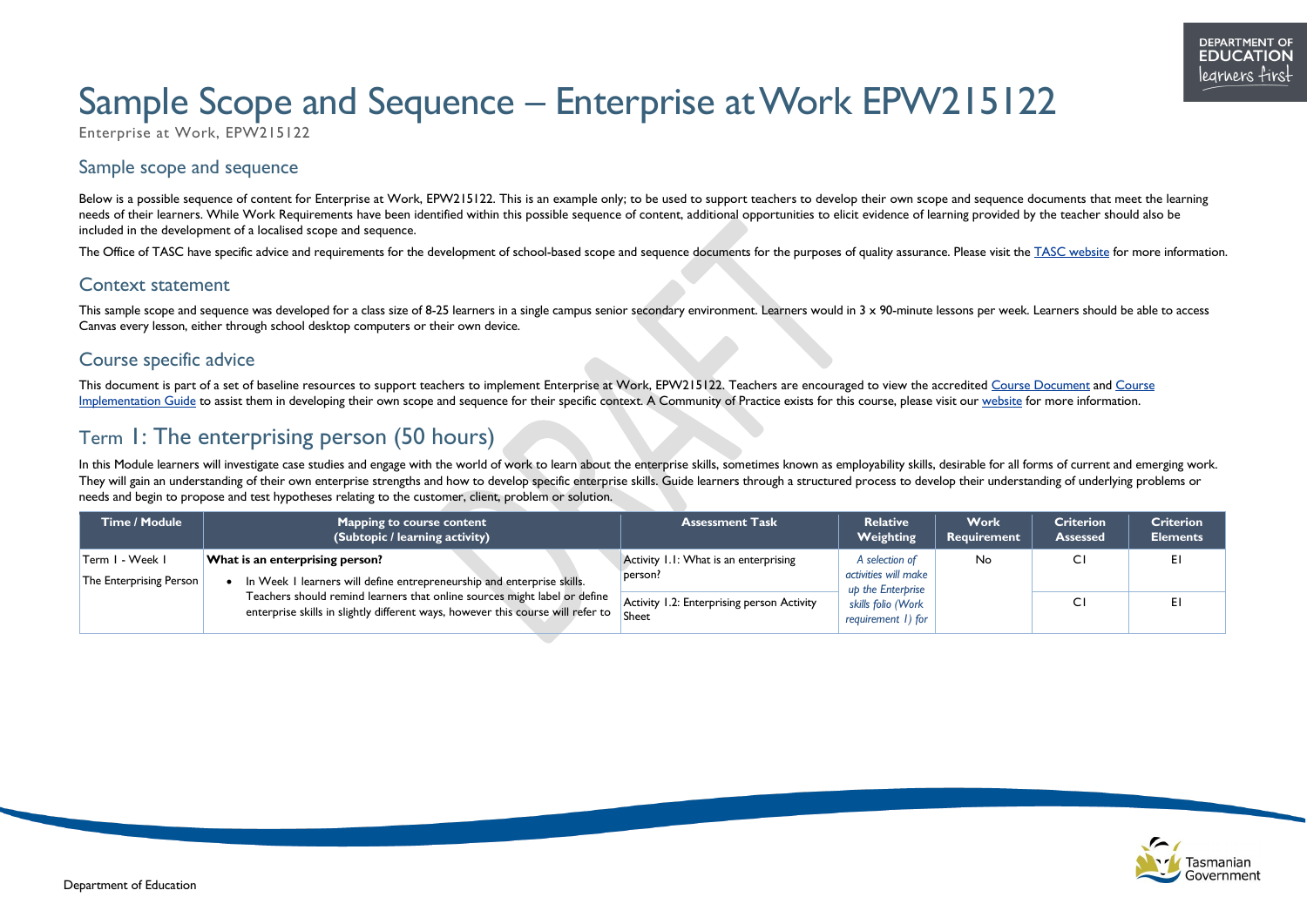| <b>Time / Module</b>                                                                                                                                                                                                                                                                                                                                   | <b>Mapping to course content</b><br>(Subtopic / learning activity)                                                                                                                                                                                                                               | <b>Assessment Task</b>                                                                                      | <b>Relative</b><br><b>Weighting</b>                                                                                | <b>Work</b><br><b>Requirement</b> | <b>Criterion</b><br><b>Assessed</b> | <b>Criterion</b><br><b>Elements</b> |
|--------------------------------------------------------------------------------------------------------------------------------------------------------------------------------------------------------------------------------------------------------------------------------------------------------------------------------------------------------|--------------------------------------------------------------------------------------------------------------------------------------------------------------------------------------------------------------------------------------------------------------------------------------------------|-------------------------------------------------------------------------------------------------------------|--------------------------------------------------------------------------------------------------------------------|-----------------------------------|-------------------------------------|-------------------------------------|
|                                                                                                                                                                                                                                                                                                                                                        | the definitions provided by The Foundation for Young Australians and<br>Young Change Agents<br>These definitions will be learnt through a case study. For example Sticky<br>Pronk. Source examples of local entrepreneurship where possible.<br>A self, peer and teacher audit task will be used | Introduction of Enterprise Skills<br>Badges/Cards as peer-awarded and a form<br>of course currency- Explain | Module 1. These<br>will include the<br>assessments and<br>may include any of<br>the other activities<br>as needed. |                                   |                                     |                                     |
| Learners will:<br>Define entrepreneurship<br>Define enterprise skills<br>Conduct an enterprise skills audit<br>Develop SMART goals as part of a skills improvement plan.                                                                                                                                                                               |                                                                                                                                                                                                                                                                                                  |                                                                                                             |                                                                                                                    |                                   |                                     |                                     |
| Term I - Week 2<br>The Enterprising Person                                                                                                                                                                                                                                                                                                             | Assessing my own enterprise skills & setting improvement goals<br>• At the end of Week I, learners understand key definitions and have                                                                                                                                                           | Activity 1.3 Who am I?                                                                                      |                                                                                                                    | No                                | CI                                  | E2, E3                              |
|                                                                                                                                                                                                                                                                                                                                                        | identified skills they can improve upon<br>Week 2 delves deeper into a learner's values and motivations and how                                                                                                                                                                                  | Activity 1.4 Which career cluster might suit<br>me?                                                         |                                                                                                                    | No                                | CI                                  | E2, E3                              |
| these might influence the kinds of industries to which they are drawn.<br>Learners will:<br>Compare and contrast enterprise skills and technical skills<br>Identify job clusters of the future<br>Create an "enterprise skills profile" using ICT software illustrating their<br>values, enterprise skills, career ambitions and goals for the course. | <b>Activity 1.5 Enterprise Skills Profile</b><br>(introduced)                                                                                                                                                                                                                                    | Minor                                                                                                       | Yes                                                                                                                | CI                                | EI, E2, E3                          |                                     |
| Term I - Week 3                                                                                                                                                                                                                                                                                                                                        | Introduction to design thinking                                                                                                                                                                                                                                                                  | Activity 1.6 Design thinking case study                                                                     |                                                                                                                    |                                   | C <sub>3</sub>                      | EI, E2                              |
| The Enterprising Person                                                                                                                                                                                                                                                                                                                                | By Week 3, learners have reflected on their skills, course goals and career<br>aspirations.<br>Before delving into problem solving, learners are introduced the design                                                                                                                           | Activity 1.7 Design thinking challenge                                                                      |                                                                                                                    |                                   |                                     |                                     |
| thinking model as an iterative and creative problem-solving process<br>Learners will:<br>Define "mental models"<br>Define each step of the design thinking process<br>Reflect on a local example of design thinking in action<br>Apply design thinking to a small class challenge                                                                      | Activity 1.5 Initial Enterprise Skills Profile<br>Due (part of Enterprise Skills Folio Work<br>Requirement)                                                                                                                                                                                      | Major                                                                                                       | Yes                                                                                                                | CI                                | EI, E2, E3                          |                                     |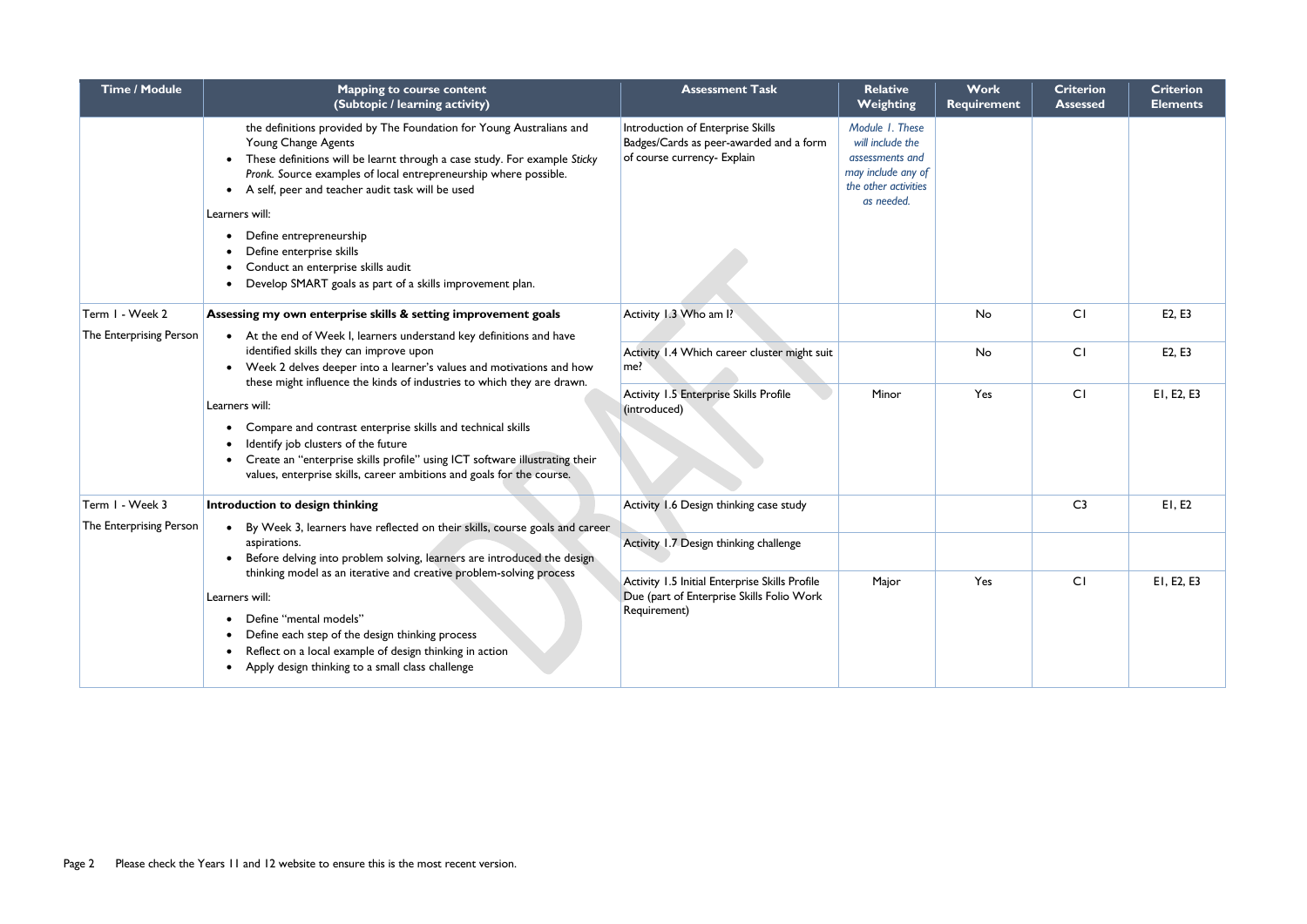| <b>Time / Module</b>                       | <b>Mapping to course content</b><br>(Subtopic / learning activity)                                                                                                                                                                                                                                                                                                                                                                                                                                                                                                                                                                                                                                                                                                                                                                                                              | <b>Assessment Task</b>                                                                                                                                                                                                                                                                                                                                                                                      | <b>Relative</b><br><b>Weighting</b> | <b>Work</b><br><b>Requirement</b> | <b>Criterion</b><br><b>Assessed</b>                             | <b>Criterion</b><br><b>Elements</b>                  |
|--------------------------------------------|---------------------------------------------------------------------------------------------------------------------------------------------------------------------------------------------------------------------------------------------------------------------------------------------------------------------------------------------------------------------------------------------------------------------------------------------------------------------------------------------------------------------------------------------------------------------------------------------------------------------------------------------------------------------------------------------------------------------------------------------------------------------------------------------------------------------------------------------------------------------------------|-------------------------------------------------------------------------------------------------------------------------------------------------------------------------------------------------------------------------------------------------------------------------------------------------------------------------------------------------------------------------------------------------------------|-------------------------------------|-----------------------------------|-----------------------------------------------------------------|------------------------------------------------------|
| Term I - Week 4<br>The Enterprising Person | <b>Researching my problem</b><br>By Week 4, learners are attuned to their skills and interests, and<br>understand how to apply design thinking models to solve problems.<br>In Week 4, learners will explore problems that may present themselves in<br>the workplace. They will investigate the scope, causes and impacts of the<br>problem on their community.<br>Learners are encouraged to use digital technologies to reach out to local<br>workplaces about the problem - it would be helpful if this was linked to<br>the workplace they intend to observe (virtually or physically) in Week 7.<br>Learners will:<br>Identify common workplace problems<br>Articulate that workplace problems can be quantified by investigating their<br>causes, scope and impacts<br>Research a common workplace problem using digital technologies<br>Present their findings verbally | Activity 1.8: Understanding a workplace<br>problem (MS PowerPoint)<br>Some websites that list common business<br>problems are:<br>The Top 20 Challenges Australian<br>$\bullet$<br><b>Business Owners Face</b><br>7 COVID-19 Struggles Small<br><b>Businesses are Facing and How to</b><br><b>Overcome Them</b><br><b>6 Small Business Challenges</b><br>During COVID-19 (+ How to<br><b>Overcome Them)</b> |                                     |                                   | C <sub>2</sub><br>C <sub>3</sub>                                | E <sub>2</sub> , E <sub>3</sub><br>EI, E2            |
| Term I - Week 5<br>The Enterprising Person | <b>Problem in practice</b><br>Learners will move into Week 5 having researched a common workplace<br>problem,<br>In Week 5, learners will reach out to a local business to ask them about<br>the ways that specific problem manifests in their context. They will<br>investigate: the causes of the problem; the impacts of the problem; any<br>solutions the business has attempted to apply to overcome that problem<br>Learners will:<br>Use workplace ICT such as email, social media, video conferencing or<br>phone calls to liaise with a local business<br>Apply the design thinking structure to empathise with the local business to<br>$\bullet$<br>understand how their chosen problem manifests in real life<br>Understand the workplace tools that assist the business in finding solutions<br>to common business problems                                        | Activity 1.8: Case Study Part A                                                                                                                                                                                                                                                                                                                                                                             | Major                               | Ye                                | C1<br>C <sub>2</sub><br>C <sub>3</sub><br>C <sub>4</sub>        | EI, E2, E3<br>EI, E2, E3<br>EI, E2, E3<br>EI, E2, E3 |
| Term I - Week 6<br>The Enterprising Person | Creating a case study<br>By the end of Week 5, learners will have collated interviews and survey<br>data from a local workplace.<br>• In Week 6, learners will turn those findings into a report. Scaffolds will be<br>provided for the purposes of differentiation<br>Learners will:<br>• Synthesise their findings from Week 5 into a report (scaffold will be<br>supplied)                                                                                                                                                                                                                                                                                                                                                                                                                                                                                                   | Activity 1.8: Case Study Part B                                                                                                                                                                                                                                                                                                                                                                             | Major                               | Yes                               | <b>CI</b><br>C <sub>2</sub><br>C <sub>3</sub><br>C <sub>4</sub> | EI, E2, E3<br>EI, E2, E3<br>EI, E2, E3<br>EI, E2, E3 |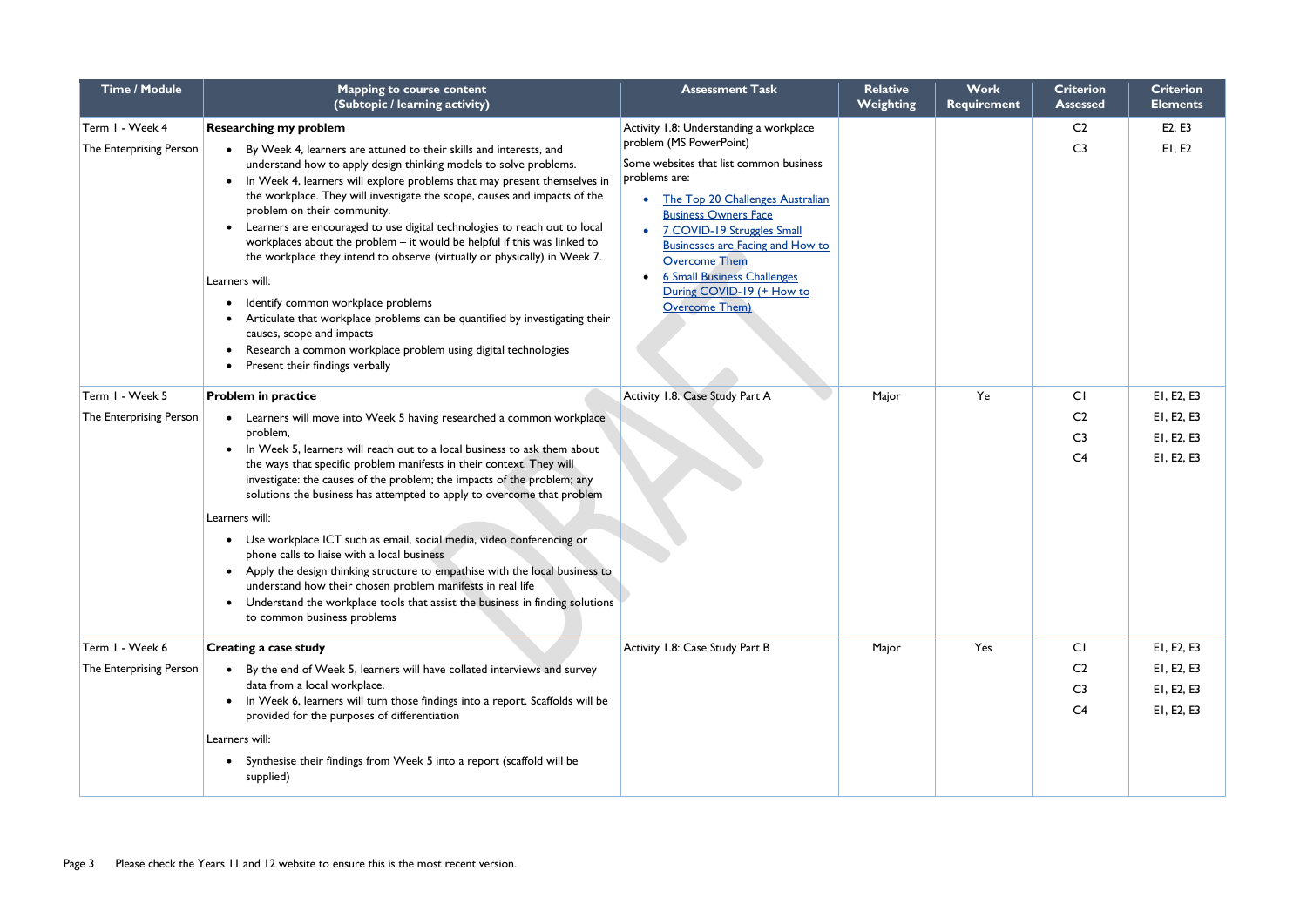| <b>Time / Module</b>    | <b>Mapping to course content</b><br>(Subtopic / learning activity)                                                                         | <b>Assessment Task</b>                | <b>Relative</b><br><b>Weighting</b> | <b>Work</b><br><b>Requirement</b> | <b>Criterion</b><br><b>Assessed</b> | <b>Criterion</b><br><b>Elements</b> |
|-------------------------|--------------------------------------------------------------------------------------------------------------------------------------------|---------------------------------------|-------------------------------------|-----------------------------------|-------------------------------------|-------------------------------------|
| Term I - Week 7         | <b>Offering recommendation</b>                                                                                                             | Activity 1.8: Case Study Part C       | Major                               | Yes                               | CI                                  | EI, E2, E3                          |
| The Enterprising Person | Learners will enter Week 7 with the beginnings of a report that                                                                            |                                       |                                     |                                   | C <sub>2</sub>                      | EI, E2, E3                          |
|                         | incorporates primary data and research on the workplace problem of their                                                                   |                                       |                                     |                                   | C <sub>3</sub>                      | EI, E2, E3                          |
|                         | choosing.<br>In Week 7, they will research possible recommendations to help improve                                                        |                                       |                                     |                                   | C <sub>4</sub>                      | EI, E2, E3                          |
|                         | upon the identified problem                                                                                                                |                                       |                                     |                                   |                                     |                                     |
|                         | Learners will:                                                                                                                             |                                       |                                     |                                   |                                     |                                     |
|                         | Conduct their own research into the problem and digital business tools to<br>offer their own recommendations for the workplace problem     |                                       |                                     |                                   |                                     |                                     |
| Term I - Week 8         | <b>Organising information</b>                                                                                                              | Activity 1.8: Case Study Submission   | Major                               | Yes                               | CI                                  | EI, E2, E3                          |
| The Enterprising Person | Learners will enter Week 8 with their data, research and                                                                                   |                                       |                                     |                                   | C <sub>2</sub>                      | EI, E2, E3                          |
|                         | recommendations.                                                                                                                           |                                       |                                     |                                   | C <sub>3</sub>                      | EI, E2, E3                          |
|                         | • Week 8 will walk learners through the format and presentation of the final<br>case study. Scaffolds may extend or support their learners |                                       |                                     |                                   | C <sub>4</sub>                      | EI, E2, E3                          |
|                         | Learners will:                                                                                                                             |                                       |                                     |                                   | C8                                  | EI, E2, E3                          |
|                         | Organise their observations, research and recommendations into a formal<br>case study                                                      |                                       |                                     |                                   |                                     |                                     |
| Term I - Week 9         | <b>Learner Exhibition Preparation</b>                                                                                                      | Activity 1,9: Reflection              | Minor                               | No                                | CI                                  | EI, E2, E3                          |
| The Enterprising Person | Learners will prepare to exhibit their learning. One suggestion is a "science                                                              |                                       |                                     |                                   | C <sub>2</sub>                      | EI, E2, E3                          |
|                         | fair" style gallery. Local businesses will be invited to view learner work.                                                                |                                       |                                     |                                   | C <sub>3</sub>                      | EI, E2, E3                          |
|                         | Learners will:                                                                                                                             |                                       |                                     |                                   | C <sub>4</sub>                      | EI, E2, E3                          |
|                         | Communicate their findings through a final visual product/poster                                                                           |                                       |                                     |                                   | C8                                  | EI, E2, E3                          |
|                         | Reflect on the strengths and weaknesses of their case study                                                                                |                                       |                                     |                                   |                                     |                                     |
| Term I - Week 10        | <b>Learner Exhibitions</b>                                                                                                                 | Activity 1.9: Reflection              | Minor                               | No                                | CI                                  | EI, E2, E3                          |
| The Enterprising Person | Learners will exhibit their learning (case studies). One suggestion is a                                                                   |                                       |                                     |                                   | C <sub>2</sub>                      | EI, E2, E3                          |
|                         | "science fair" style gallery. Local businesses will be invited to view learner<br>work.                                                    |                                       |                                     |                                   | C <sub>3</sub>                      | EI, E2, E3                          |
|                         |                                                                                                                                            |                                       |                                     |                                   | C <sub>4</sub>                      | EI, E2, E3                          |
|                         | Learners will:                                                                                                                             |                                       |                                     |                                   | C8                                  | EI, E2, E3                          |
|                         | Communicate their findings through a final visual product/poster<br>Reflect on the strengths and weaknesses of their case study            | Activity 1.10 - Submission of updated | Major                               | Yes                               | CI                                  | E1, E2, E3, E4, E5                  |
|                         |                                                                                                                                            | Enterprise Skills Profile due         |                                     |                                   | C <sub>4</sub>                      | EI, E2, E3                          |
|                         |                                                                                                                                            |                                       |                                     |                                   |                                     |                                     |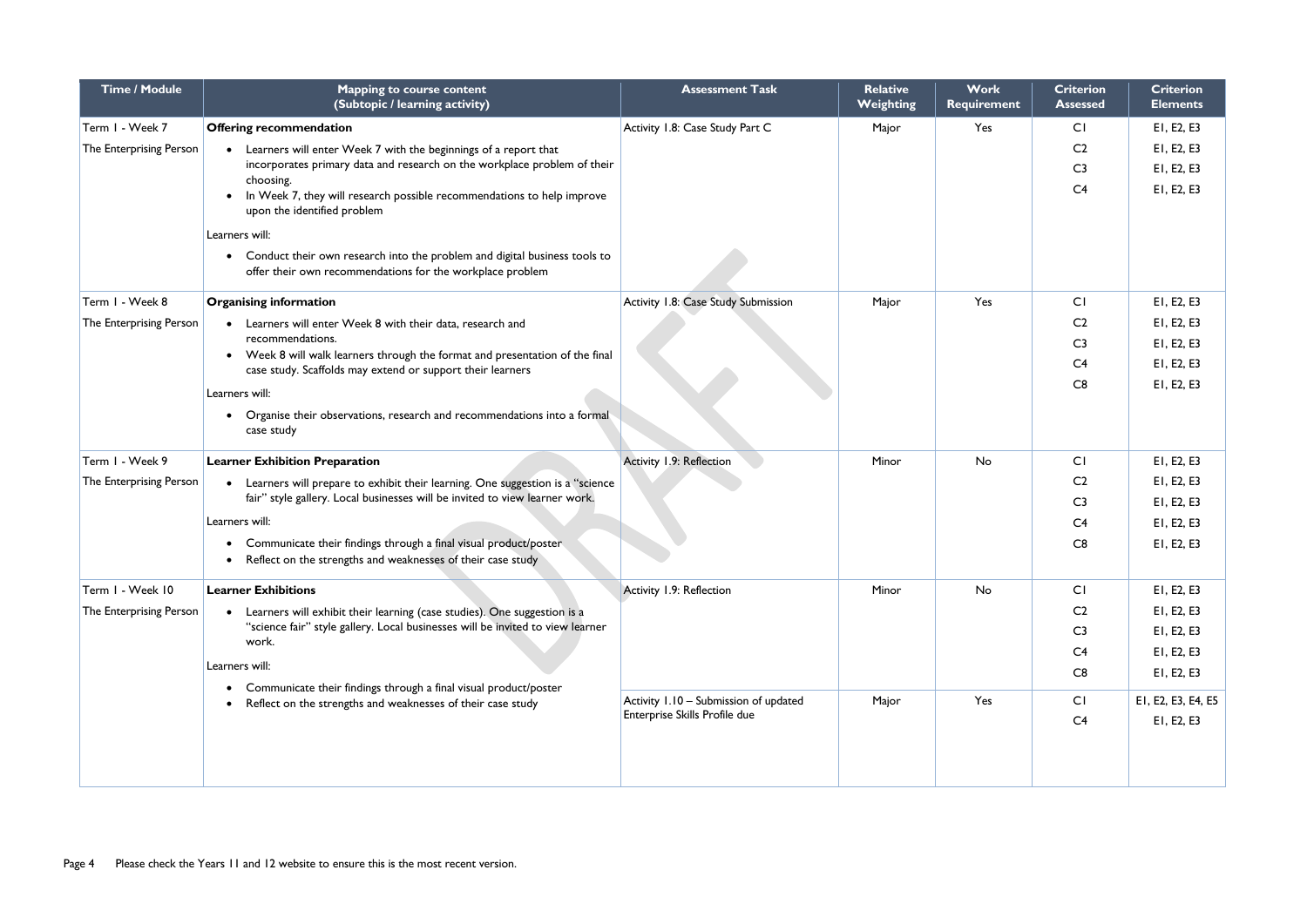## Term 2: The enterprising experience – guided team project (50 hours)

Learners will participate, as part of a team, to develop a small enterprise project such as planning and organising a school or community event, or developing a product, service or social enterprise. They will take on role to apply and develop their enterprise skills. As a class or individually they will spend time in workplaces of related businesses and may access the expertise of mentors. Where learners have established their own business, this may form the focus of study in this module.

| <b>Time / Module</b>                              | <b>Mapping to course content</b><br>(Subtopic / learning activity)                                                                                                                                                                                                                                                                                                                                                                                                                                                                                                                                                                                                                                                                                         | <b>Assessment Task</b>               | <b>Relative</b><br>Weighting                                                                                                                                                                                   | <b>Work</b><br><b>Requirement</b> | <b>Criterion</b>                                   | <b>Criterion</b><br><b>Elements</b>            |
|---------------------------------------------------|------------------------------------------------------------------------------------------------------------------------------------------------------------------------------------------------------------------------------------------------------------------------------------------------------------------------------------------------------------------------------------------------------------------------------------------------------------------------------------------------------------------------------------------------------------------------------------------------------------------------------------------------------------------------------------------------------------------------------------------------------------|--------------------------------------|----------------------------------------------------------------------------------------------------------------------------------------------------------------------------------------------------------------|-----------------------------------|----------------------------------------------------|------------------------------------------------|
| Term 2 - Week I                                   | What is the enterprising experience?                                                                                                                                                                                                                                                                                                                                                                                                                                                                                                                                                                                                                                                                                                                       | Activity 2.1: Problem Gathering Task | A selection of                                                                                                                                                                                                 | No                                | C <sub>2</sub>                                     | EI, E2                                         |
| The Enterprising<br>Experience                    | Learners will understand that Term I focused on:<br>Key definitions<br>$\overline{\phantom{0}}$<br>Identifying individual skill strengths and weaknesses<br>The way enterprise skills are not just for entrepreneurs - they can also<br>make you a very valuable employee<br>Learners will then be given an overview of their Term 2 project<br>$\bullet$<br>Learners will:<br>Understand that Term 2 will progress them from "enterprise skills" to the<br>$\bullet$<br>entrepreneurial process<br>Outline methods of collecting information to identify potential<br>opportunities within the school or community<br>Hypothesise about possible problems that might exist in the local<br>$\bullet$<br>community that could be solved through enterprise | Teacher to explain                   | activities will make<br>up the Enterprise<br>experience folio<br>(Work requirement<br>1) for Module 2.<br>These will include<br>the assessments<br>and may include<br>any of the other<br>activities as needed |                                   | C <sub>3</sub>                                     | E1, E2                                         |
| Term 2 - Week 2                                   | Solving problems through enterprise                                                                                                                                                                                                                                                                                                                                                                                                                                                                                                                                                                                                                                                                                                                        | Activity 2.2 Red-teaming reflection  | Minor                                                                                                                                                                                                          | No                                | C <sub>2</sub>                                     | E1, E2                                         |
| The Enterprising<br>Experience                    | • Learners will arrive in Week 2 with a problem and target audience in mind.<br>They will have at least anecdotal evidence to support their claim that the<br>problem is one worth solving in the community<br>In Week 2, learners will use the design thinking process individually or in<br>teams to generate and evaluate ideas for a small enterprise<br>Learners will:<br>Employ design thinking strategies to empathise with problems and create<br>possible solutions<br>• Define "red teaming"<br>• Conduct a "red teaming" activity and refine their idea after receiving<br>feedback<br>Identify mentors to assist them through the process                                                                                                      |                                      |                                                                                                                                                                                                                |                                   | C <sub>3</sub><br>C <sub>4</sub><br>C <sub>5</sub> | EI, E2, E3<br>E <sub>2</sub><br>E <sub>3</sub> |
| Term 2 - Week 3<br>The Enterprising<br>Experience | <b>Project Planning Tools</b><br>• By week 3, learners will have decided on the problem they wish to solve<br>and the enterprising "solution" they wish to carry out                                                                                                                                                                                                                                                                                                                                                                                                                                                                                                                                                                                       | Activity 2.3 Appendix 6 Proforma     | Major                                                                                                                                                                                                          | Yes                               | C <sub>2</sub>                                     | EI, E2, E3                                     |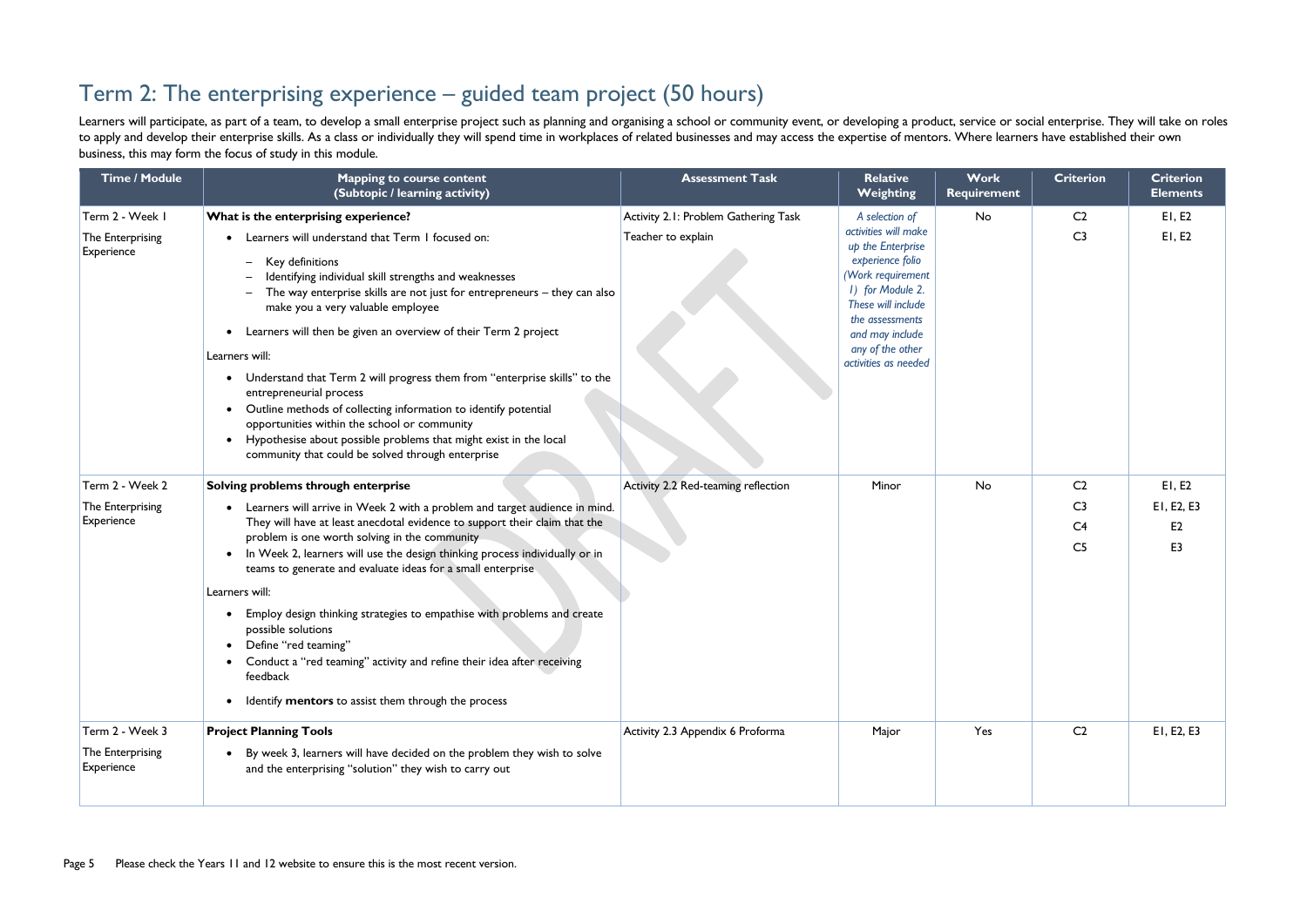| <b>Time / Module</b>                                                                                                                                                                                                                                                                       | <b>Mapping to course content</b><br>(Subtopic / learning activity)                                                                                                                                                                                                                                                                                                                                                                                                                                          | <b>Assessment Task</b>                                                    | <b>Relative</b><br><b>Weighting</b> | <b>Work</b><br><b>Requirement</b> | <b>Criterion</b>                                                     | <b>Criterion</b><br><b>Elements</b>                  |
|--------------------------------------------------------------------------------------------------------------------------------------------------------------------------------------------------------------------------------------------------------------------------------------------|-------------------------------------------------------------------------------------------------------------------------------------------------------------------------------------------------------------------------------------------------------------------------------------------------------------------------------------------------------------------------------------------------------------------------------------------------------------------------------------------------------------|---------------------------------------------------------------------------|-------------------------------------|-----------------------------------|----------------------------------------------------------------------|------------------------------------------------------|
|                                                                                                                                                                                                                                                                                            | • Learners will stress-test their idea against Appendix 6 and this proforma<br>will be both compulsory and pass/fail<br>Learners will begin learning about different online project planning tools<br>Learners will:                                                                                                                                                                                                                                                                                        | Activity 2.4 Project Planning SWOT analysis                               |                                     |                                   | C <sub>3</sub>                                                       | EI, E2, E3                                           |
| Understand the structure and function of a Gannt chart<br>Undertake a SWOT analysis on 2-3 different free ICT project management<br>tools (eg Notion, to-doist, airtable, teams) and choose one to use over the<br>course of the term<br>Map out their project plan through to completion. | Activity 2.5 Gannt Chart & Cap Table                                                                                                                                                                                                                                                                                                                                                                                                                                                                        | Major                                                                     | Yes                                 | C <sub>4</sub><br>C <sub>5</sub>  | EI, E2, E3<br>EI, E2, E3                                             |                                                      |
| Term 2 - Week 4<br>The Enterprising<br>Experience                                                                                                                                                                                                                                          | <b>Resources, Finances, Price Points</b><br>By Week 4, learners will have their broad project plan and will begin<br>sourcing resources and considering business risks<br>Learners will first consider whether their sales will require physical or<br>digital resources, cost of production and price points. They will understand<br>that profits $=$ price $-$ cost of production.<br>Learners will then develop a risk assessment to help mitigate against any<br>factors preventing them from success. | Activity 2.7 Risk Management Plan                                         | Minor                               | No                                | C <sub>2</sub><br>C <sub>3</sub><br>C <sub>4</sub><br>C <sub>5</sub> | EI, E2, E3<br>EI, E2, E3<br>EI, E2, E3<br>EI, E2, E3 |
| Term 2 - Week 5<br>The Enterprising<br>Experience                                                                                                                                                                                                                                          | <b>Logos and advertising</b><br>Learners will draw a visual representation of their "dream customer" -<br>considering their age, location, lifestyle, values and income.<br>From this, they will learn about and determine the best possible marketing<br>mediums (eg social media? Local newspaper?), a logo and a slogan for their<br>enterprise. They will be introduced to an online tool e.g. Canva in order to<br>assist with the creation of their logo.                                             | <b>Activity 2.8 Dream Customer</b><br>Representation                      |                                     |                                   | C <sub>2</sub><br>C <sub>4</sub><br>C <sub>5</sub>                   | EI, E2, E3<br>E2<br>E <sub>3</sub>                   |
|                                                                                                                                                                                                                                                                                            | Learners will:<br>Be able to define target audience and outline their "dream customer"<br>Be able to identify the codes and conventions of advertising<br>Be able to identify the triggers of viral advertising<br>Be able to define various mediums for advertising, and determine the best<br>fit for their product and customer                                                                                                                                                                          | Activity 2.9 Logos, slogans, and campaign<br>medium                       | Minor                               | No                                | C <sub>2</sub><br>C <sub>4</sub><br>C <sub>5</sub>                   | EI, E2, E3<br>E2<br>E <sub>3</sub>                   |
| Term 2 - Week 6<br>The Enterprising<br>Experience                                                                                                                                                                                                                                          | <b>Sales</b><br>In Week I of selling, learners will sell and test their Minimum Viable<br>Product (MVP) at a price point they hypothesise will do well<br>• They will keep a logbook of every sale they make, calculating weekly profits<br>and costs.                                                                                                                                                                                                                                                      | Activity 2.10a Profit/Loss table<br>Activity 2.11a End of week reflection | Minor                               | No                                | C <sub>5</sub>                                                       | EI, E2, E3                                           |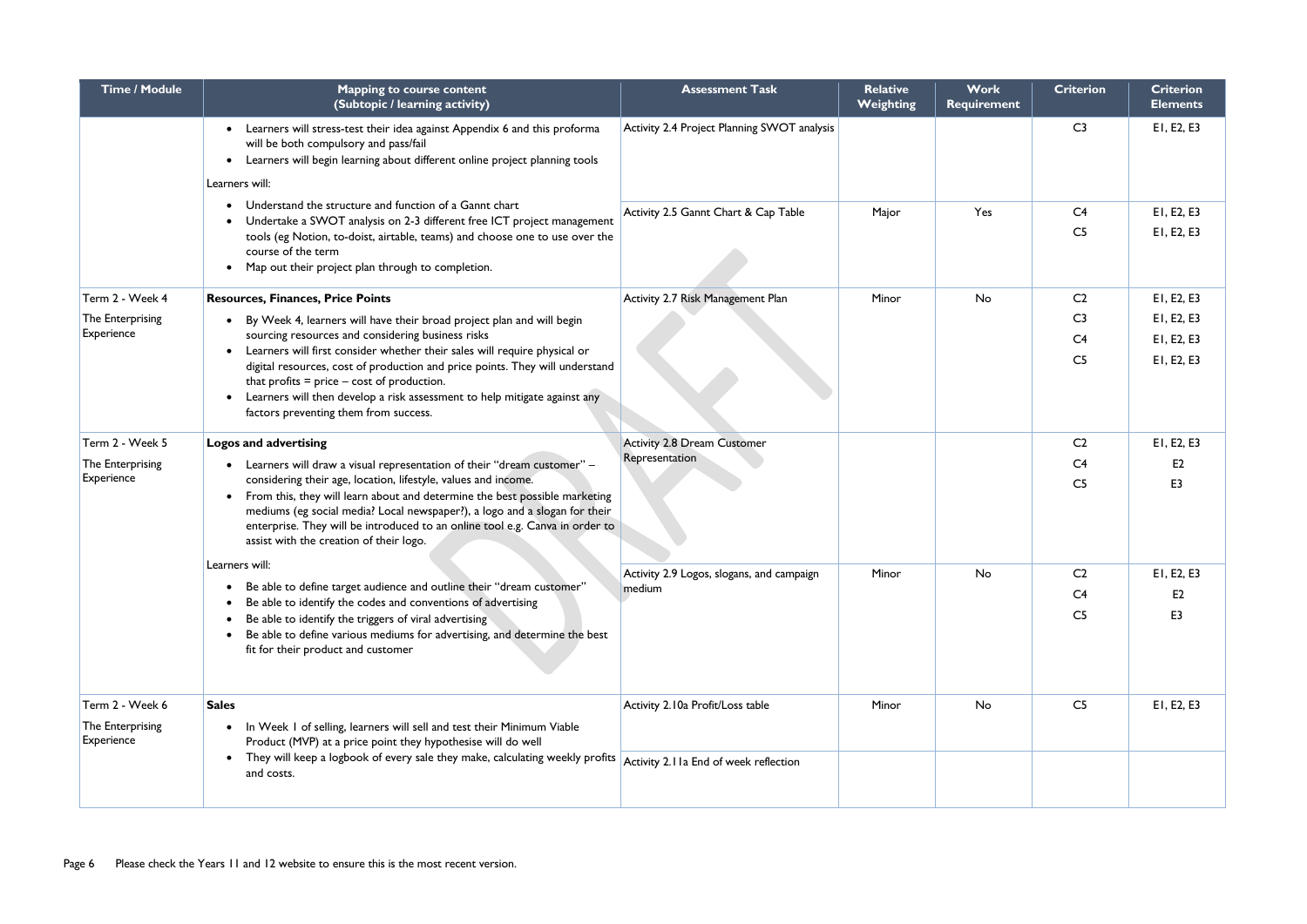| <b>Time / Module</b> | <b>Mapping to course content</b><br>(Subtopic / learning activity)                                                                                   | <b>Assessment Task</b>                    | <b>Relative</b><br><b>Weighting</b> | Work<br>Requirement | <b>Criterion</b> | <b>Criterion</b><br><b>Elements</b> |
|----------------------|------------------------------------------------------------------------------------------------------------------------------------------------------|-------------------------------------------|-------------------------------------|---------------------|------------------|-------------------------------------|
| Term 2 - Week 7      | <b>Sales</b>                                                                                                                                         | Activity 2.10b Profit/Loss table          |                                     |                     | C <sub>5</sub>   | EI, E2, E3                          |
| The Enterprising     | Learners will reflect on Week I and possibly iterate their product and                                                                               |                                           |                                     |                     |                  |                                     |
| Experience           | price point to better fit the market                                                                                                                 | Activity 2.11b End of week reflection     |                                     |                     |                  |                                     |
| Term 2 - Week 8      | Sales - new iteration                                                                                                                                | Activity 2.10c Profit/Loss table          | Minor                               | <b>No</b>           | C <sub>5</sub>   | EI, E2, E3                          |
| The Enterprising     | Learners will be given one final chance to iterate product and cost<br>$\bullet$                                                                     |                                           |                                     |                     |                  |                                     |
| Experience           | Activity 2.11c End of week reflection                                                                                                                |                                           |                                     |                     |                  |                                     |
| Term 2 - Week 9      | <b>Reflections</b>                                                                                                                                   | Activity 2.12 Enterprise Experience Folio | Major                               | Yes                 | C <sub>2</sub>   | EI, E2, E3                          |
| The Enterprising     | Learners will submit a final folio which includes final versions of all minor                                                                        | Due                                       |                                     |                     | C <sub>3</sub>   | EI, E2, E3                          |
| Experience           | assessment completed throughout the term                                                                                                             |                                           |                                     |                     | C <sub>4</sub>   | EI, E2, E3                          |
|                      | It will end with a final reflection mapped to the 13 key enterprise skills,<br>how they displayed them, and how they could have utilised them better |                                           |                                     |                     | C <sub>5</sub>   | EI, E2, E3                          |
|                      | Learners will reflect on and update their term one SMART goal                                                                                        |                                           |                                     |                     |                  |                                     |
| Term 2 - Week 10     | <b>Exhibitions</b>                                                                                                                                   | Activity 2.13 Exhibition                  | Major                               | Yes                 | C <sub>2</sub>   | EI, E2, E3                          |
| The Enterprising     | Learners will complete another "gallery walk" "science fair" exhibition of                                                                           |                                           |                                     |                     | C <sub>3</sub>   | EI, E2, E3                          |
| Experience           | the term's learning                                                                                                                                  |                                           |                                     |                     | C <sub>4</sub>   | EI, E2, E3                          |
|                      |                                                                                                                                                      |                                           |                                     |                     | C <sub>5</sub>   | EI, E2, E3                          |

Learners will apply and extend their learning from Module 2 to plan and execute an enterprise project either individually or in collaboration within a small team. Their enterprise project must contribute to the good of the school, local or global community. It could be an improvement to an existing process, product or service, or something entirely new. They will continue to develop their enterprise skills and be guided by at least one mentor from a related enterprise or business.

The enterprise project scale and complexity must be within the available resources (time, human, materials, equipment and cost) but sufficient to produce evidence for assessment. Appendix 6 - Enterprise Project Approval Procedure provides details of criteria to determine if a proposed project is suitable.

# Term 3: Collaborative or individual enterprise project (50 hours)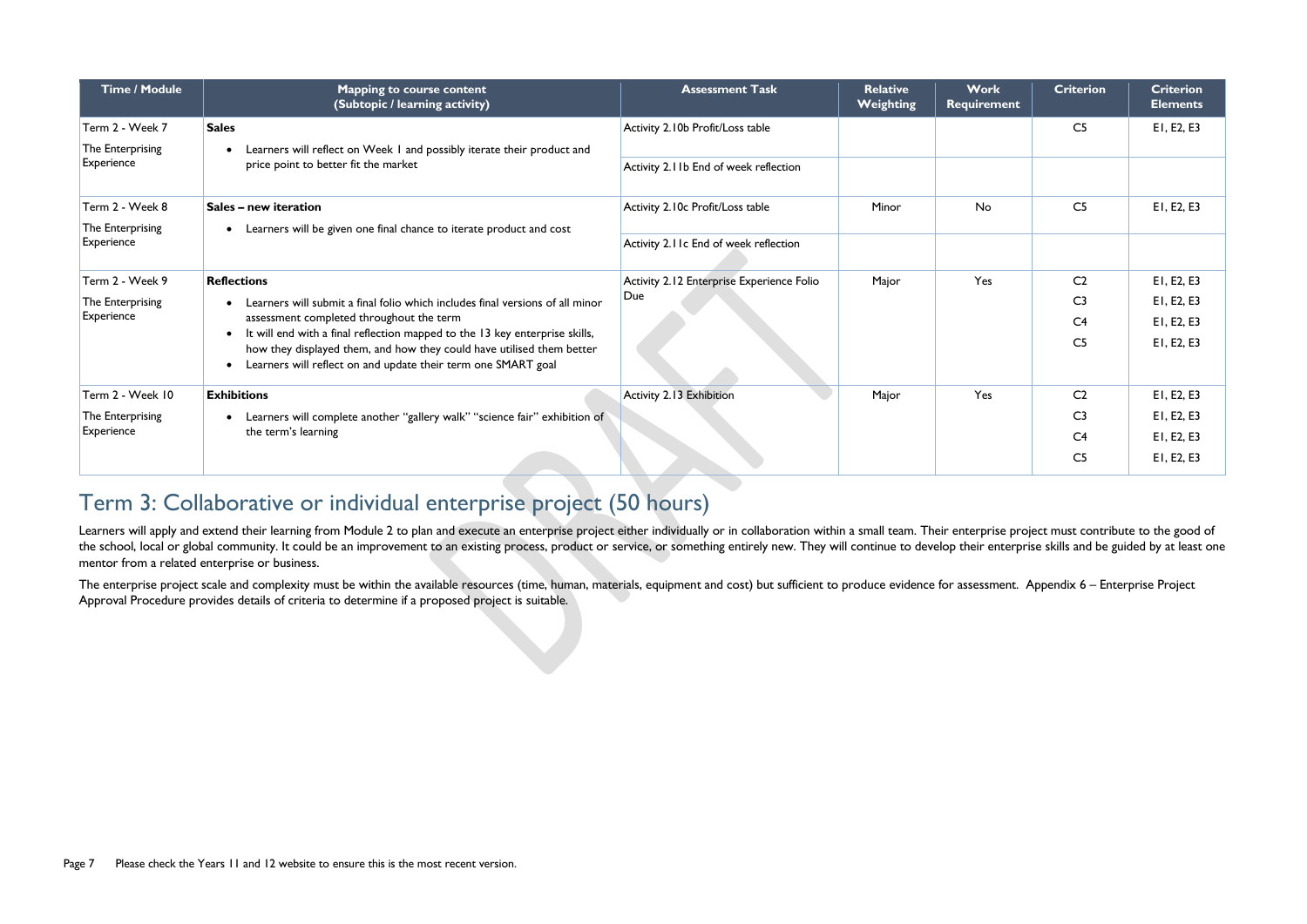| <b>Time / Module</b>                                                                                                                                                 | <b>Mapping to course content</b><br>(Subtopic / learning activity)                                                             | <b>Assessment Task</b>                                                       | <b>Relative</b><br><b>Weighting</b>       | <b>Work</b><br><b>Requirement</b> | <b>Criterion</b><br><b>Assessed</b> | <b>Criterion</b><br><b>Elements</b> |
|----------------------------------------------------------------------------------------------------------------------------------------------------------------------|--------------------------------------------------------------------------------------------------------------------------------|------------------------------------------------------------------------------|-------------------------------------------|-----------------------------------|-------------------------------------|-------------------------------------|
| Term 3 - Week I                                                                                                                                                      | <b>Reflection on Term 2 minor enterprise</b>                                                                                   | Activity 3.1: Problem Identification & Value                                 | A selection of                            | No                                | C <sub>2</sub>                      | E1, E2                              |
| <b>Enterprise Project</b>                                                                                                                                            | Learners will consider the strengths and weaknesses of their Term 2                                                            | Proposition                                                                  | activities will make<br>up the Enterprise |                                   | C <sub>3</sub>                      | E1, E2                              |
|                                                                                                                                                                      | guided team project. If mentors were available to the learners, they will<br>unpack their reflections with them.               | (teacher explanation)                                                        | project folio (Work<br>requirement 1) for |                                   | C <sub>7</sub>                      | EI, E2, E3, E4                      |
| They will understand that Term 3 will involve repetition of the Term 2<br>process, expecting deeper thinking at each of the stages of enterprise<br>development.     |                                                                                                                                | Module 3. These<br>will include the<br>assessments and<br>may include any of |                                           |                                   |                                     |                                     |
|                                                                                                                                                                      | Learners will:                                                                                                                 |                                                                              | the other activities                      |                                   |                                     |                                     |
|                                                                                                                                                                      | Employ design thinking strategies to empathise with problems and create<br>possible solutions                                  |                                                                              | as needed                                 |                                   |                                     |                                     |
|                                                                                                                                                                      | Conduct a "red teaming" activity and refine their idea after receiving<br>feedback                                             |                                                                              |                                           |                                   |                                     |                                     |
| Term 3 - Week 2                                                                                                                                                      | <b>Project Planning Tools</b>                                                                                                  | Activity 3.2 Red-teaming and stress testing                                  | Minor                                     | No                                | C <sub>2</sub>                      | E1, E2                              |
| <b>Enterprise Project</b>                                                                                                                                            | By week 3, learners will have decided on the problem they wish to solve                                                        |                                                                              |                                           |                                   | C <sub>3</sub>                      | EI, E2, E3                          |
|                                                                                                                                                                      | and the enterprising "solution" they wish to carry out                                                                         |                                                                              |                                           |                                   | C <sub>4</sub>                      | E <sub>2</sub>                      |
|                                                                                                                                                                      | Learners will stress-test their idea against Appendix 6 and this proforma<br>will be both compulsory and pass/fail             |                                                                              |                                           |                                   | C6                                  | EI                                  |
|                                                                                                                                                                      | Learners will reflect on their last project planning tool and evaluate                                                         |                                                                              |                                           |                                   | C <sub>7</sub>                      | EI E3 E4                            |
|                                                                                                                                                                      | whether or not this will be effective for their final enterprise project.                                                      |                                                                              |                                           |                                   | C8                                  | EI E2 E3 E4 E5                      |
|                                                                                                                                                                      | Learners will:                                                                                                                 |                                                                              |                                           |                                   |                                     |                                     |
|                                                                                                                                                                      | Evaluate project management tool used last term                                                                                |                                                                              |                                           |                                   |                                     |                                     |
|                                                                                                                                                                      | Determine whether it is the tool of best fit for their new enterprise                                                          |                                                                              |                                           |                                   |                                     |                                     |
|                                                                                                                                                                      | Reflect on feedback on last Gannt chart and iterate to make a more<br>effective Term 3 Gannt chart                             |                                                                              |                                           |                                   |                                     |                                     |
| Term 3 - Week 3                                                                                                                                                      | <b>Resources, Finances, Price Points</b>                                                                                       | Activity 3.3 Appendix 6 Proforma                                             | Major                                     | Yes                               | C <sub>6</sub>                      | E1, E2                              |
| <b>Enterprise Project</b>                                                                                                                                            | By Week 3, learners will have their broad project plan and will begin                                                          |                                                                              |                                           |                                   |                                     |                                     |
|                                                                                                                                                                      | sourcing resources and considering business risks<br>Learners will first consider whether their sales will require physical or | Activity 3.4 Project Planning SWOT analysis                                  |                                           |                                   | C <sub>2</sub>                      | EI, E2, E3                          |
|                                                                                                                                                                      | digital resources, cost of production and price points. They will understand                                                   |                                                                              |                                           |                                   | C <sub>3</sub>                      | EI, E2, E3                          |
| that profits $=$ price $-$ cost of production.<br>Learners will then develop a risk assessment to help mitigate against any<br>factors preventing them from success. |                                                                                                                                |                                                                              |                                           | C <sub>4</sub>                    | EI, E2, E3                          |                                     |
|                                                                                                                                                                      | Activity 3.5 & 3.6 Gannt Chart & Cap Table                                                                                     | Major                                                                        | Yes                                       | C6                                | EI, E2, E3                          |                                     |
|                                                                                                                                                                      | Learners will:                                                                                                                 |                                                                              |                                           |                                   | C <sub>7</sub>                      | E2, E3, E4                          |
|                                                                                                                                                                      | Consider feedback from their last Gannt Chart and apply it to the<br>development of their Term 3 Gannt Chart.                  |                                                                              |                                           |                                   |                                     |                                     |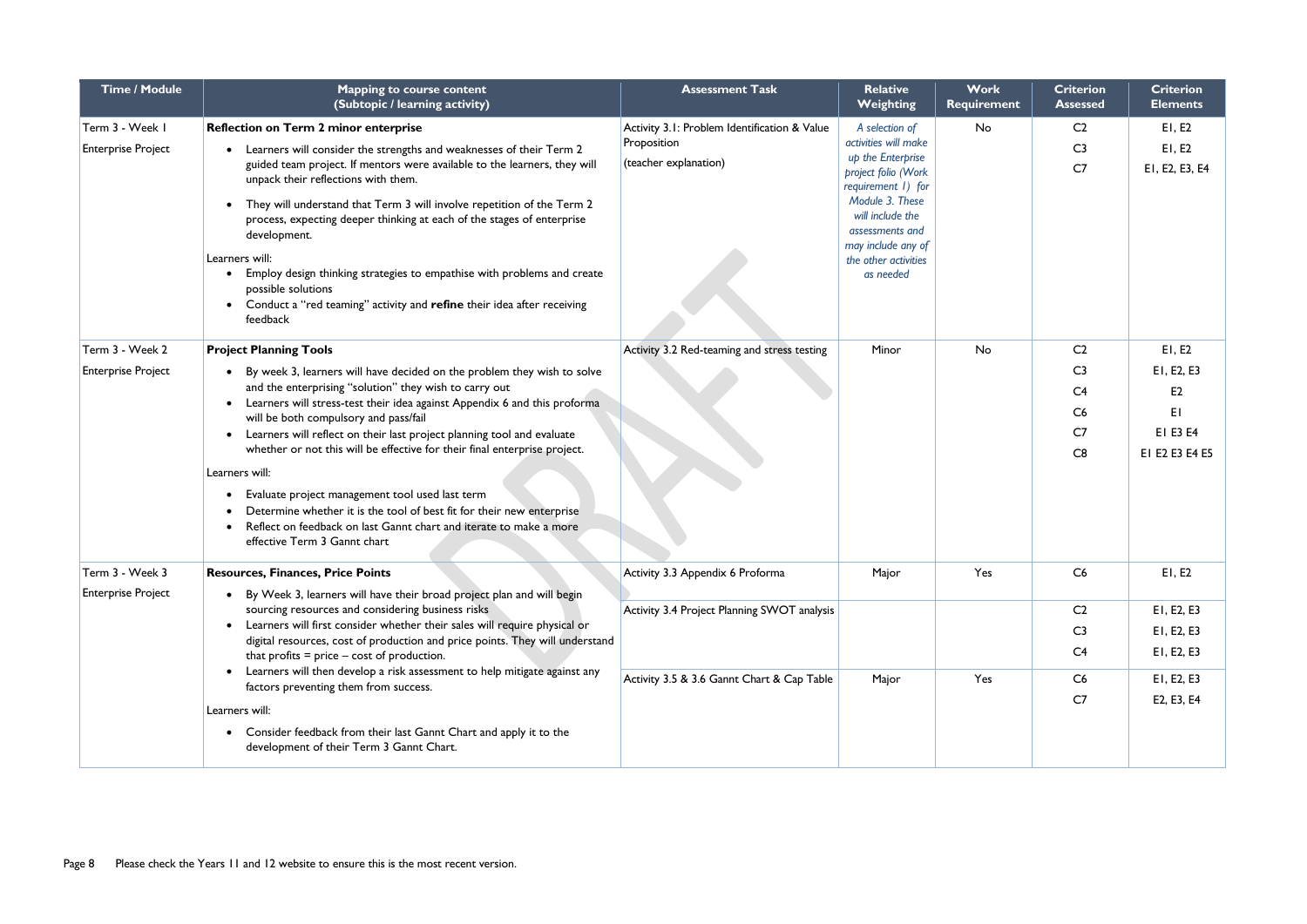| Time / Module             | <b>Mapping to course content</b><br>(Subtopic / learning activity)                                                                                                     | <b>Assessment Task</b>                              | <b>Relative</b><br>Weighting | Work<br><b>Requirement</b> | <b>Criterion</b><br>Assessed | <b>Criterion</b><br><b>Elements</b> |
|---------------------------|------------------------------------------------------------------------------------------------------------------------------------------------------------------------|-----------------------------------------------------|------------------------------|----------------------------|------------------------------|-------------------------------------|
| Term 3 - Week 4           | Logos and advertising                                                                                                                                                  | Activity 3.7 Risk Management Plan                   |                              |                            | C <sub>2</sub>               | EI, E2, E3                          |
| <b>Enterprise Project</b> | Learners will learn more complex ways of capturing their "dream                                                                                                        |                                                     |                              |                            | C <sub>3</sub>               | EI, E2, E3                          |
|                           | customer" by reading excerpts from marketing books such as "contagious"<br>by Jonah Burger                                                                             |                                                     |                              |                            | C <sub>4</sub>               | EI, E2, E3                          |
|                           | Learners will draw a visual representation of their "dream customer" -                                                                                                 |                                                     |                              |                            | C6                           | EI, E2, E3                          |
|                           | considering their age, location, lifestyle, values and income.                                                                                                         |                                                     |                              |                            | C <sub>7</sub>               | E2, E3, E4                          |
|                           | From this, they will learn about and determine the best possible marketing<br>mediums (eg social media? Local newspaper?), a logo and a slogan for their<br>enterprise |                                                     |                              |                            |                              |                                     |
|                           | Learners will:                                                                                                                                                         |                                                     |                              |                            |                              |                                     |
|                           | Be able to define target audience and outline their "dream customer"<br>Be able to identify the codes and conventions of advertising                                   |                                                     |                              |                            |                              |                                     |
|                           | Be able to identify the triggers of viral advertising                                                                                                                  |                                                     |                              |                            |                              |                                     |
|                           | Be able to define various mediums for advertising, and determine the best<br>fit for their product and customer                                                        |                                                     |                              |                            |                              |                                     |
|                           | Develop a content calendar for a complete social media marketing<br>campaign.                                                                                          |                                                     |                              |                            |                              |                                     |
| Term 3 - Week 5           | <b>Sales</b>                                                                                                                                                           | <b>Activity 3.8 Dream Customer</b>                  |                              |                            | C <sub>2</sub>               | EI, E2, E3                          |
| <b>Enterprise Project</b> | In Week I of selling, learners will sell and test their Minimum Viable<br>$\bullet$                                                                                    | Representation                                      |                              |                            | C <sub>4</sub>               | E2                                  |
|                           | Product (MVP) at a price point they hypothesise will do well<br>They will keep a log book of every sale they make, calculating weekly                                  |                                                     |                              |                            | C6                           | E <sub>4</sub>                      |
|                           | profits and costs.                                                                                                                                                     | Activity 3.9 Logos, slogans, and campaign<br>medium |                              |                            |                              |                                     |
| Term 3 - Week 6           | <b>Sales</b>                                                                                                                                                           | Activity 3.10a Profit/Loss table                    | Major                        | Yes                        | C6                           | E <sub>3</sub>                      |
| <b>Enterprise Project</b> | Learners will reflect on Week I and possibly iterate their product and<br>price point to better fit the market                                                         |                                                     |                              |                            | C7                           | E3, E4                              |
|                           |                                                                                                                                                                        | Activity 3.11a End of week reflection               |                              |                            | C <sub>5</sub>               | EI, E2, E3                          |
| Term 3 - Week 7           | Sales - new iteration                                                                                                                                                  | Activity 3.10a Profit/Loss table                    | Major                        | Yes                        | C6                           | E <sub>3</sub>                      |
| <b>Enterprise Project</b> | Learners will be given one final chance to iterate product and cost                                                                                                    |                                                     |                              |                            | C7                           | E3, E4                              |
|                           |                                                                                                                                                                        | Activity 3.11a End of week reflection               |                              |                            | C <sub>5</sub>               | EI, E2, E3                          |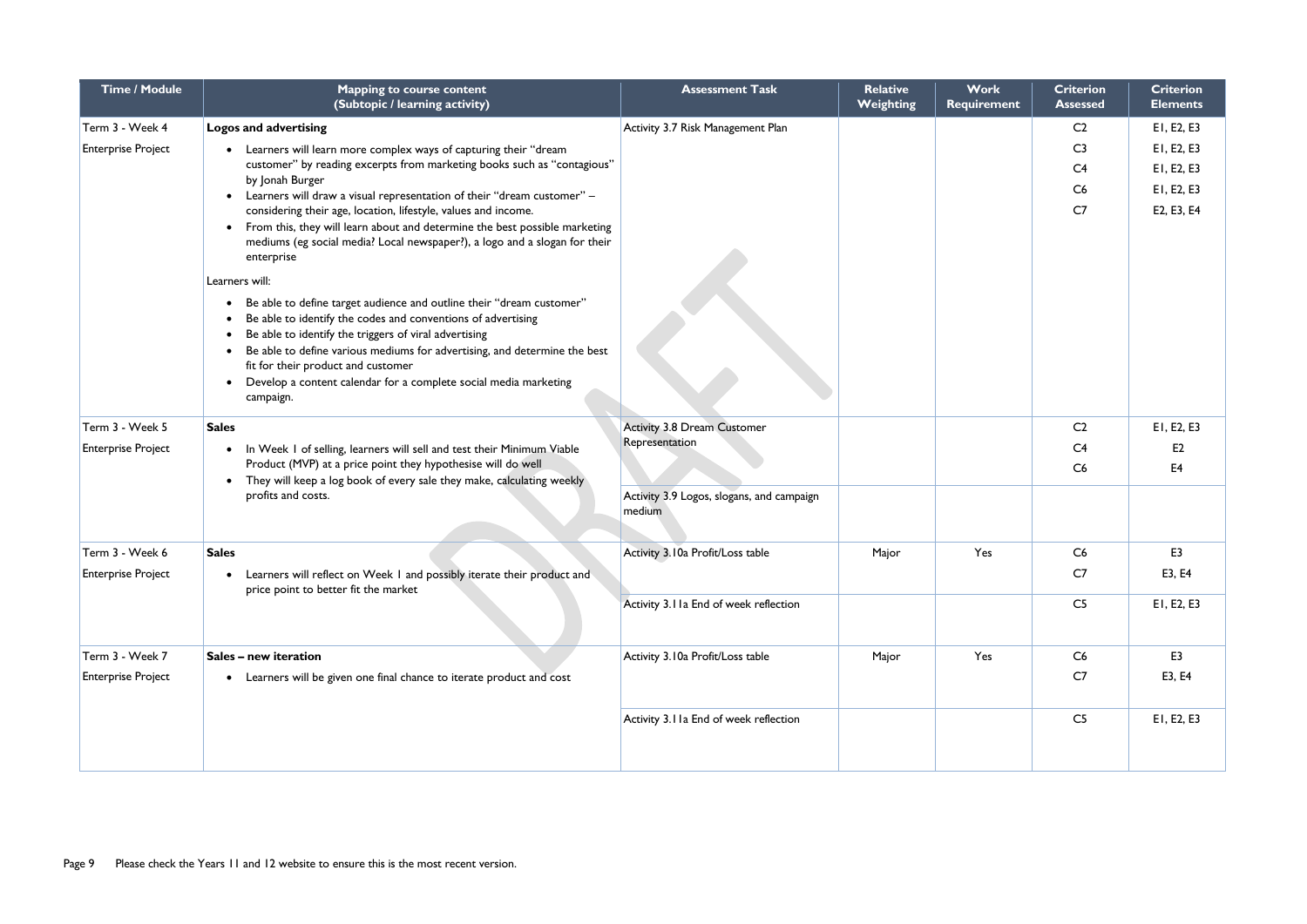| <b>Time / Module</b>                              | <b>Mapping to course content</b><br>(Subtopic / learning activity)                                                                                                                                                                                                                                                                                                                                                                                                                                                          | <b>Assessment Task</b>                                                    | <b>Relative</b><br>Weighting | <b>Work</b><br>Requirement | <b>Criterion</b><br><b>Assessed</b>    | <b>Criterion</b><br><b>Elements</b>    |
|---------------------------------------------------|-----------------------------------------------------------------------------------------------------------------------------------------------------------------------------------------------------------------------------------------------------------------------------------------------------------------------------------------------------------------------------------------------------------------------------------------------------------------------------------------------------------------------------|---------------------------------------------------------------------------|------------------------------|----------------------------|----------------------------------------|----------------------------------------|
| Term 3 - Weeks 8 and<br><b>Enterprise Project</b> | <b>Prepare for Exhibition and Reflections</b><br>Learners will submit a final folio which includes final versions of all minor<br>assessment completed throughout the term (they will be given additional<br>time at the start of Term 4 to complete this<br>It will end with a final reflection mapped to the 13 key enterprise skills,<br>how they improved upon them from Term 2, and how they could have<br>utilised them better<br>Learners will reflect on and evaluate progress towards their term one<br>SMART goas | Activity 3.10a Profit/Loss table<br>Activity 3.11a End of week reflection | Major                        | Yes                        | C6<br>C <sub>7</sub><br>C <sub>5</sub> | E <sub>3</sub><br>E3, E4<br>EI, E2, E3 |
| Term 3 - Week 10<br><b>Enterprise Project</b>     | <b>Exhibitions</b><br>Learners will complete another "gallery walk" "science fair" exhibition of the term's<br>learning                                                                                                                                                                                                                                                                                                                                                                                                     | <b>Activity 3.12 Exhibition</b>                                           | Major                        | Yes                        | C8                                     | EI, E2, E3, E4, E5                     |

# Term 4: Completion and curation of final enterprise project folio

| Time / Module   | <b>Mapping to course content</b><br>(Subtopic / learning activity)                                                                                                                                                                           | <b>Assessment Task</b>                     | <b>Relative</b><br>Weighting | <b>Work</b><br>Requirement | <b>Criterion</b>         | <b>Criterion</b><br><b>Elements</b> |
|-----------------|----------------------------------------------------------------------------------------------------------------------------------------------------------------------------------------------------------------------------------------------|--------------------------------------------|------------------------------|----------------------------|--------------------------|-------------------------------------|
| Term 4 - Week I | <b>Completion and curation of Final Enterprise Project Folios</b>                                                                                                                                                                            |                                            |                              |                            |                          |                                     |
| Final Folio     | Learners will have two weeks to consolidate and submit their Final Folios                                                                                                                                                                    |                                            |                              |                            |                          |                                     |
| Term 4 - Week 2 |                                                                                                                                                                                                                                              | Activity 3.13 Enterprise Project Folio Due | Major                        | Yes                        | C <sub>2</sub>           | EI, E2, E3                          |
| Final Folio     |                                                                                                                                                                                                                                              |                                            |                              |                            | C <sub>3</sub>           | EI, E2, E3                          |
|                 |                                                                                                                                                                                                                                              |                                            |                              |                            | C <sub>4</sub>           | EI, E2, E3                          |
|                 |                                                                                                                                                                                                                                              |                                            |                              |                            | C6                       | EI, E2, E3                          |
|                 |                                                                                                                                                                                                                                              |                                            |                              |                            | C <sub>7</sub>           | EI, E2, E3, E4                      |
| Term 4 - Week 3 | <b>Negotiated activities to optimise outcomes</b><br>guide learners to review their year-to-date assessments and identify<br>opportunities to be re-assessed in specific areas either to improve<br>assessments OR to inform future planning | Individual to learner                      | Minor                        | No                         | Individual to<br>learner | Individual to<br>learner            |
| Term 4 - Week 4 | <b>Celebration and thinking ahead</b>                                                                                                                                                                                                        | N/A                                        |                              |                            |                          |                                     |
|                 | guest speakers in-person or online about enterprise-related further<br>opportunities eg UCP Entrepreneurship<br>applying learning to other contexts e.g. use guiding questions such as:                                                      |                                            |                              |                            |                          |                                     |
|                 | I. How can I be entrepreneurial in taking charge of my own learning?<br>2. What areas of my life can I apply my entrepreneurial skills?<br>How can I use my entrepreneurial skills to turn challenges into<br>opportunities?                 |                                            |                              |                            |                          |                                     |